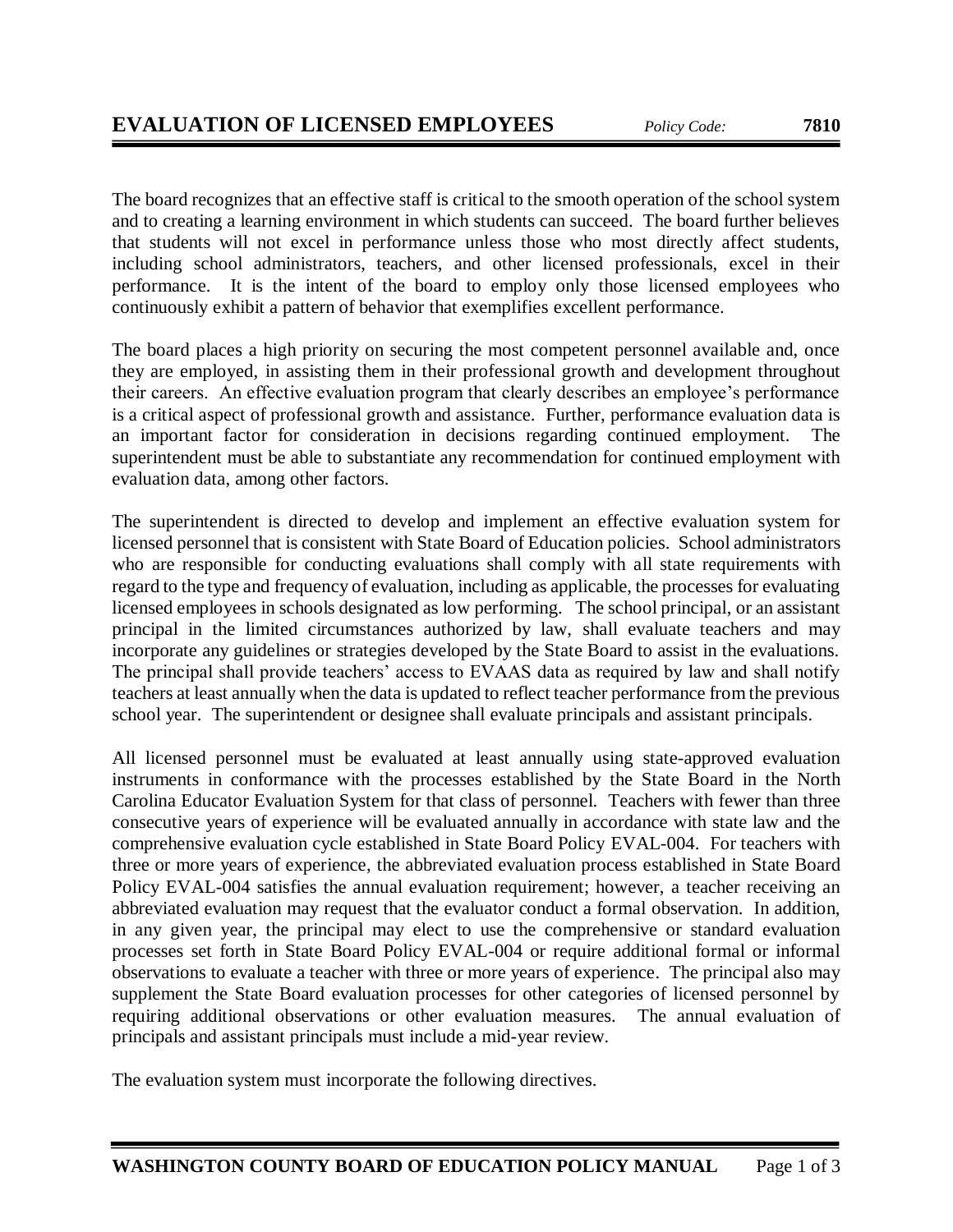- 1. Evaluators must clearly identify exemplary performance as well as deficiencies in performance.
- 2. Evaluators are encouraged to use supplementary means of assessing and documenting performance in addition to the state performance standards, assessment rubrics, and evaluation instruments, including, but not limited to, additional formal observations, informal observations, conferences, reviews of lesson plans and grade books, interactions with the employee, plans of growth or improvement, and any other accurate indicators of performance.
- 3. Student performance and growth data will be considered as a part of the evaluation of licensed personnel, as provided in the assessment rubric for the class of employees under evaluation. For teachers, such data shall include student performance as measured by the statewide growth model for educator effectiveness or as otherwise authorized by the State Board of Education and approved by the local board.
- 4. Peer observations of teachers with fewer than three consecutive years of experience must be conducted as required by law using the evaluation instrument and process established by the State Board and must be considered by the school administrator in evaluating teacher performance.
- 5. Supervisors and principals should facilitate open communication with employees about performance expectations.
- 6. An employee who is unclear about how performance is being assessed or who desires additional evaluation opportunities should address these issues with his or her immediate supervisor.
- 7. Evaluators will be held accountable for following the evaluation system and all applicable state guidelines on the evaluation of employees.
- 8. Evaluation data will be submitted to the central office personnel file in accordance with state law and policy 7820, Personnel Files.
- 9. Evaluation data will may be used in making employment decisions, including decisions related to contract renewal (see policy 7410, Teacher Contracts, policy 7425, School Administrator Contracts, and policy 7950, Non-Career Status Teachers: Nonrenewal), reassignments or transfers (see policy 7440, Assignments/Reassignments/Transfers), professional and staff development (see policy 1610/7800, Professional and Staff Development), and suspension, demotion, and or dismissal of employees (see policy 7930, Professional Employees: Demotion and Dismissal<del>, and policy 7940, Classified Personnel:</del> Suspension and Dismissal), and reduction in force (see policy 7920, Reduction in Force: Teachers and School Administrators). Employment decisions may be made by the board and administrators regardless of whether evaluators have followed the evaluation system, so long as there is a legally sufficient basis for the decisions.